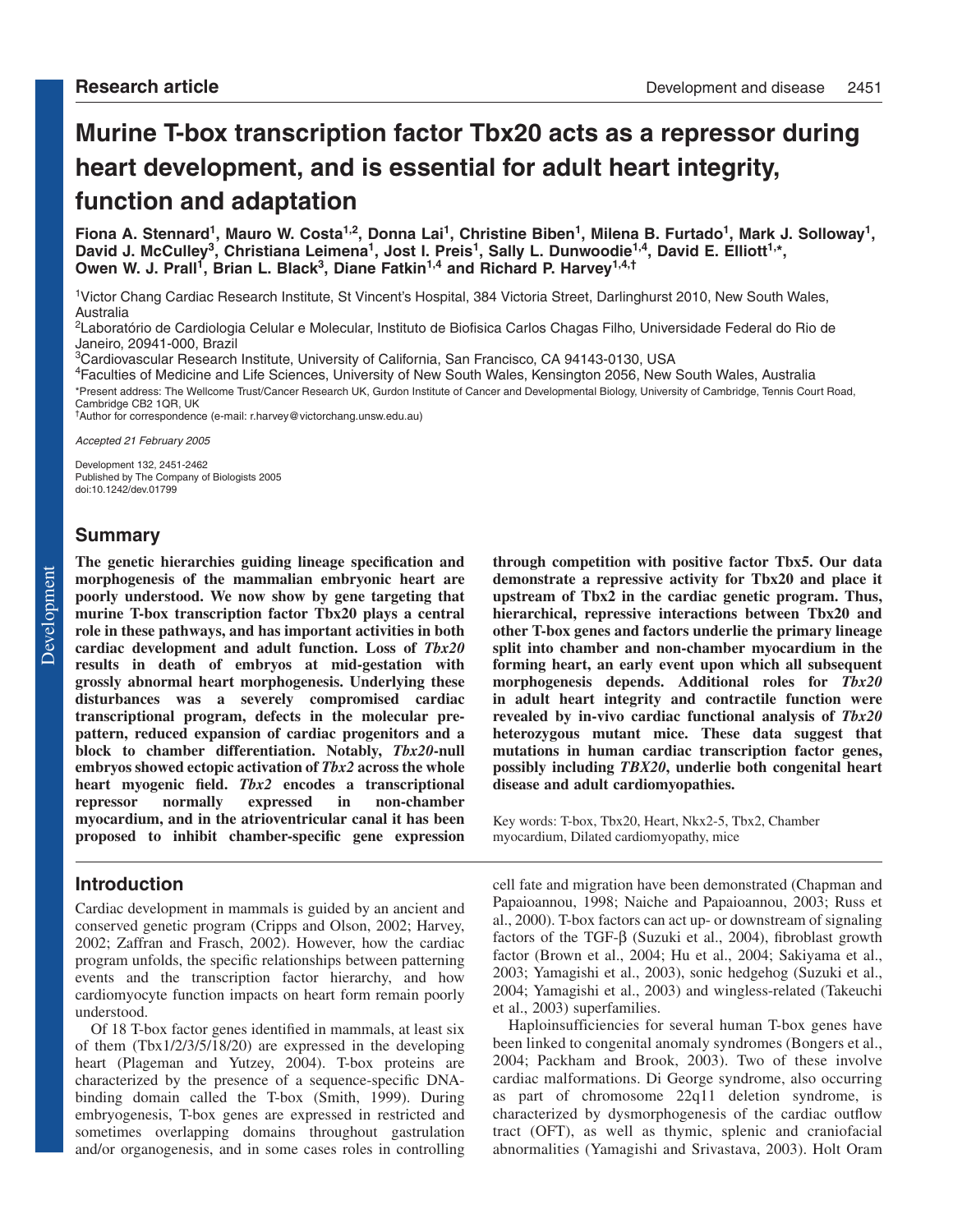## 2452 Development 132 (10) Research article

syndrome is characterized by congenital abnormalities of the upper limbs and heart, the latter involving atrial and ventricular septal defects, tetralogy of Fallot and atrioventricular conduction block (Gruber and Epstein, 2004). Targeted mutation of causative genes in mice has reproduced many aspects of the human cardiac disease<br>phenotypes, thus providing valuable models for thus providing valuable models for understanding underlying mechanisms (Bruneau et al., 2001; Lindsay et al., 2001; Merscher et al., 2001; Yamagishi and Srivastava, 2003).

*Tbx20* is an ancient member of the T-box gene subfamily related to *Tbx1* (Plageman and Yutzey, 2005). The *Drosophila* gene is expressed in early cardioblasts of the dorsal vessel of the fly, a primitive heart-like organ (Griffin et al., 2000). During fish development, *Tbx20* (*hrT*) is expressed in cardiac progenitors, developing heart and endothelial cells of the dorsal aorta (Ahn et al., 2000; Griffin et al., 2000), and *Tbx20* orthologs with analogous expression patterns have since been identified from frog, chicken, mice and humans (Carson et al., 2000; Horb and Thomsen, 1999; Kraus et al., 2001; Meins et al., 2000; Stennard et al., 2003; Yamagishi et al., 2004). During mouse development, *Tbx20* is expressed in the cardiac crescent prior to heart tube formation, then in myocardium and endocardium of the looping heart (Kraus et al., 2001; Stennard et al., 2003).

As for other T-box factors (Bruneau et al., 2001; Casey et al., 1999; Habets et al., 2002; Harrelson et al., 2004; He et al., 1999; Hoogaars et al., 2004; Hsueh et al., 2000; Kispert et al., 1995; Lamolet et al., 2001; Paxton et al., 2002; Stennard et al., 2003; Tada and Smith, 2000), Tbx20 can regulate transcription of target genes positively and negatively, depending on the particular isoform expressed and, potentially, cellular context (Plageman and Yutzey, 2004; Stennard et al., 2003). The T-box DNA-binding domain of Tbx20 can associate specifically, albeit weakly, with the consensus DNA half site sequence defined for the brachyury (T) protein, the founding member of the T-box family, and can interact in solution and function synergistically with homeodomain factor Nkx2-5 and zinc finger factor Gata4 (Stennard et al., 2003).

Morpholino oligonucleotide knockdown of *Tbx20* in fish produces small and dysmorphic hearts showing upregulation of *Tbx5*, ectopic expression of blood markers caudally and an abnormally patterned aorta (Szeto et al., 2002). *Tbx20* downregulation in frogs leads to absent (Horb and Thomsen, 1999) or dysmorphic (Brown et al., 2005) hearts. Frog Tbx20 physically interacts with Tbx5 and cardiac defects in embryos are more frequent and severe if both proteins are concomitantly inhibited (Brown et al., 2005). Enforced expression experiments in frog embryos show that mouse Tbx20 can induce mesodermal and endodermal cell fates and their coordinated cell migration (Stennard et al., 2003).

We report here the loss-of-function phenotype of murine *Tbx20*. *Tbx20* null embryos showed grossly abnormal cardiac development and arrested yolk sac vascular remodeling. Our analysis has highlighted a role for Tbx20 as a transcriptional repressor during the primary lineage split in myocardium into chamber and non-chamber fates. Furthermore, hierarchical interaction between different T-box genes was revealed as a central element of early heart patterning and morphogenesis. *Tbx20* also acts in adult heart function and homeostasis, with implications for human cardiomyopathies.

# **Materials and methods**

## **Expression analysis**

In-situ hybridization and histochemical methods were as described (Biben and Harvey, 1997; Wang et al., 2000). Rat anti-Pecam (DAKO) and rabbit anti-phosphohistone H3 (Upstate) antibodies were used at 1:200, and secondary antibodies at 1:250, with the Elite ABC kit (Vector Laboratories) and DAB substrate (Sigma). Apoptotic cells were detected using DeadEnd<sup>TM</sup> Fluorometric TUNEL System (Promega). Total RNA was isolated from hearts using Trizol (Invitrogen) and subjected to Northern analysis as described (Fatkin et al., 2000). RT-PCR using 1 µg of total RNA treated with RQ1 DNase (Promega) and 35 cycles of PCR (Rotor-Gene3000, Corbett Technologies) was as described (Stennard et al., 2003).

#### **Embryo culture**

Explants from C57BL/6J E8.5 embryos were cultured in DMEM media containing 0.5% (v/v) heat-inactivated fetal bovine serum, 10 mmol/l glutamine, 100 units/ml penicillin and streptomycin (GibcoBRL) in 1% agarose-coated wells for 24 hours with or without recombinant human Heregulin β2 (10<sup>-9</sup> mol/l) (Fiddes et al., 1995).

#### **Gene targeted mice**

*Tbx20lacZ/+* mice were generated by Ozgene Pty Ltd (Perth, Australia). *Nkx2-5lacZ* mice were generated using a vector similar to one described (Biben et al., 2000), in which a *lacZ* cassette was inserted in frame into exon 1 (M.S., C.B. and R.P.H., unpublished).

#### **Transthoracic echocardiography**

Two-dimensional echocardiographic images were obtained using a Sonos 5500 ultrasonograph with 12 MHz probe (Philips Medical Systems) as described (Fatkin et al., 2000). Statistical significance of data was determined by ANOVA and Student's *t*-test.

## **Results**

### **Generation of Tbx20 mutant mice**

To target the *Tbx20* gene by homologous recombination, we engineered a conditional vector (Fig. 1A) in which a Cre recombinase recognition site (loxP) was inserted just 5′ of the methionine initiation codon in exon I, and a cassette consisting of a loxP-flanked neomycin resistance gene (*pgkneo*) followed by a nuclear-localizing β-galactosidase gene (*lacZ*) was incorporated into intron 3 (Fig. 1A). Founders were crossed with transgenic mice expressing Cre recombinase in the germline (Schwenk et al., 1995). Cre deletion of floxed *Tbx20* sequences led to excision of genomic regions encoding the methionine initiation codon, first 181 amino acids of the Tbx20 protein and the *pgkneo* cassette (Fig. 1B-E). Deletion also brought the *lacZ* reporter directly adjacent to *Tbx20 cis*regulatory elements.

In *Tbx20lacZ/+* embryos at embryonic day (E) 7.5, *lacZ* expression was robust in the cardiac crescent, as well as amniotic and yolk sac mesoderm (Fig. 1F), confirming published in-situ hybridization patterns (Carson et al., 2000; Kraus et al., 2001; Stennard et al., 2003). Patterns at E7.5- 10.5 in heart, yolk sac, brain, spinal chord, eye and allantois also confirmed published studies and revealed additional sites of expression in pharyngeal endoderm, endothelium of the dorsal aorta and associated sympathetic ganglia, vitelline and placental vessels, and adrenal medulla (Fig. 1F-I, Fig. 2E-G and data not shown).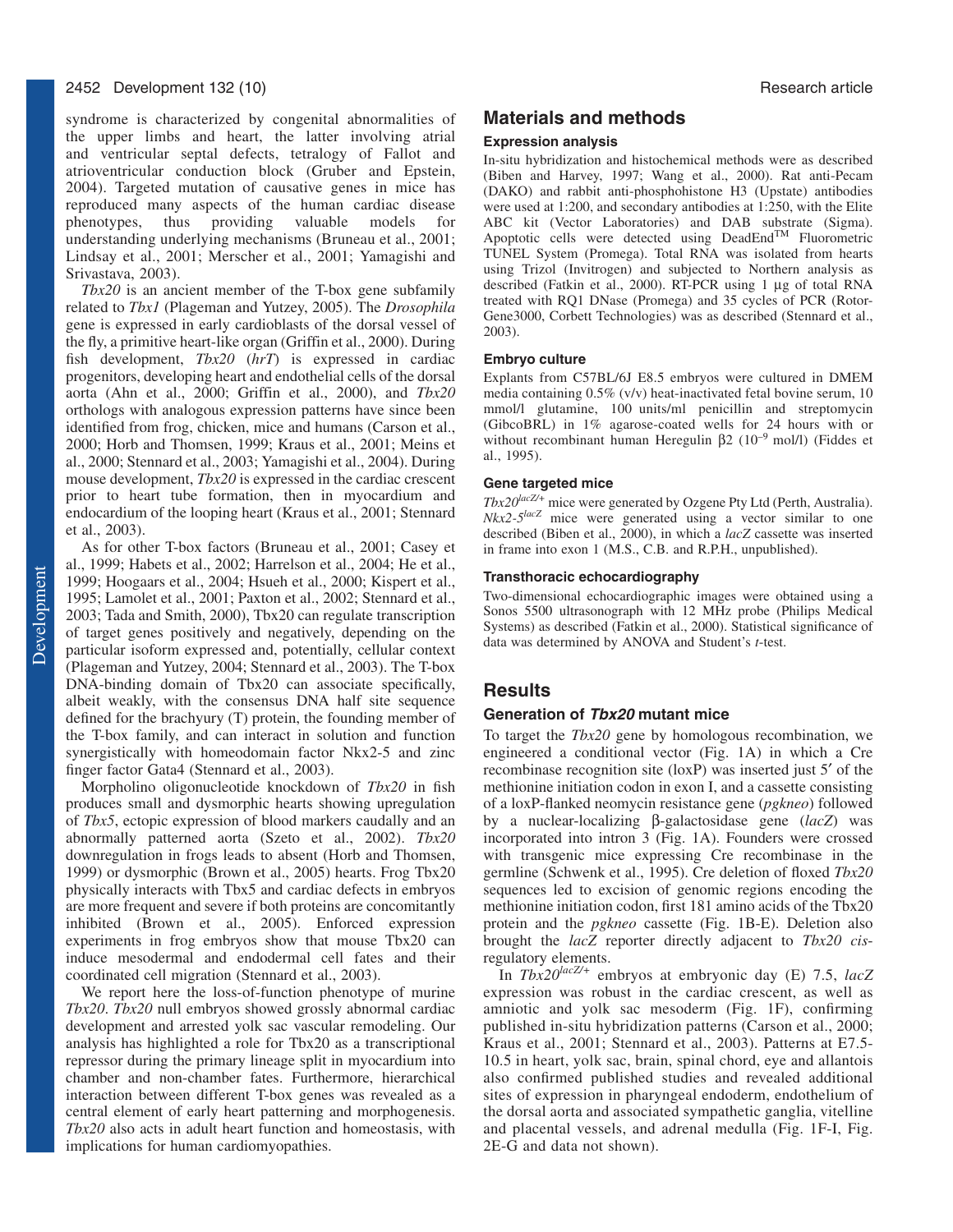

**Fig. 1.** Generation of *Tbx20* null mice. (A) Schematic representation of the wild-type *Tbx20* locus (exons I-IV indicted as black boxes) above the *Tbx20* targeting construct and targeted *Tbx20Flox* and *Tbx20lacZ* alleles. Arrows represent the direction of transcription of neomycin (neo) and *lacZ* genes. Neo is driven by the phosphoglycerokinase promoter. Arrowheads represent loxP sites. P1 and P2 indicate 5' and 3' Southern screening probes. (B,C) Validation of the primary targeting event in embryonic stem cells using Southern analysis of *Sca*I- and *Nco*I-digested DNA and probes P1 and P2. (D) PCR genotyping assay detecting wild-type (174 bp), Floxed (220 bp) and/or Cre-deleted (302 bp) *Tbx20* alleles in mice or embryos of indicated genotypes. (E) RT-PCR analysis of RNA extracted from wild-type or *Tbx20lacZ/lacZ* embryonic hearts demonstrating deletion of exons I-III and preservation of exons IV-VI (read-through from *lacZ* cassette) in the mutant. (F-I) Expression of lacZ in *Tbx20lacZ/+* embryos at E7.5-10.5. am, amniotic mesoderm; cp, cardiac progenitors; da, dorsal aorta; e, eye primordium; ecc, endocardial cushion; en, endothelium; h, heart; hb, hindbrain; ias, inter-atrial septum; la, left atrium; N, *Nco*I; neo, neomycin; nt, neural tube; pe, pharyngeal endoderm; ra, right atrium; S, *Sca*I; v, ventricle; wt, wild type; ysm, yolk sac mesoderm.

# **Abnormal cardiac morphogenesis in Tbx20lacZ/lacZ embryos**

Homozygous *Tbx20lacZ/lacZ* embryos appeared normal until E7.5 but subsequently showed severe cardiac dysmorphogenesis and arrested yolk sac vascular remodeling, and all died around E10.5. Heart tube formation was retarded and abnormal from the outset. The primary ventricular chamber was small, looping was blocked and, notably, there was a significant delay in closure of the foregut pocket at caudal levels. From E8.0-9.5, a distinct additional compartment in the outflow region became progressively obvious in mutant hearts, resulting by E9.5 in a heart tube with two small chamber-like swellings separated by a circumferential sulcus (Fig. 2A-D). Apart from occasional inward myocardial protrusions, these chambers did not form trabeculae and no endocardial cushions were evident in the outflow or atrioventricular regions (Fig. 2E-J and data not shown). *LacZ* expression was largely as expected in mutant

hearts, although there was ectopic activation in dorsal mesocardial tissue in the sinuatrial region (Fig. 2G,J).

## **Cardiac gene expression in Tbx20 null embryos**

The early transcription factor program was significantly compromised in *Tbx20lacZ/lacZ* hearts. Expression of T-box factor gene *Tbx5* was reduced at E8.5, although the caudalhigh, graded pattern seen in normal hearts was preserved (Bruneau et al., 1999) (Fig. 3A). Expression had recovered somewhat by E9.5 (Fig. 3B), suggesting delayed activation. The cranial limit of *Tbx5* expression at E9.5 is normally at the level of the interventricular sulcus (Bruneau et al., 1999). In mutants, it was at the sulcus between the inflow and outflow chamber-like swellings (Fig. 3B), suggesting that these swellings represent precursors of the normal systemic (left) ventricle and pulmonary (right) ventricle/OFT, respectively. Consistent with this model, *Hey1*, encoding a basic helix-loophelix factor acting downstream of Notch signaling and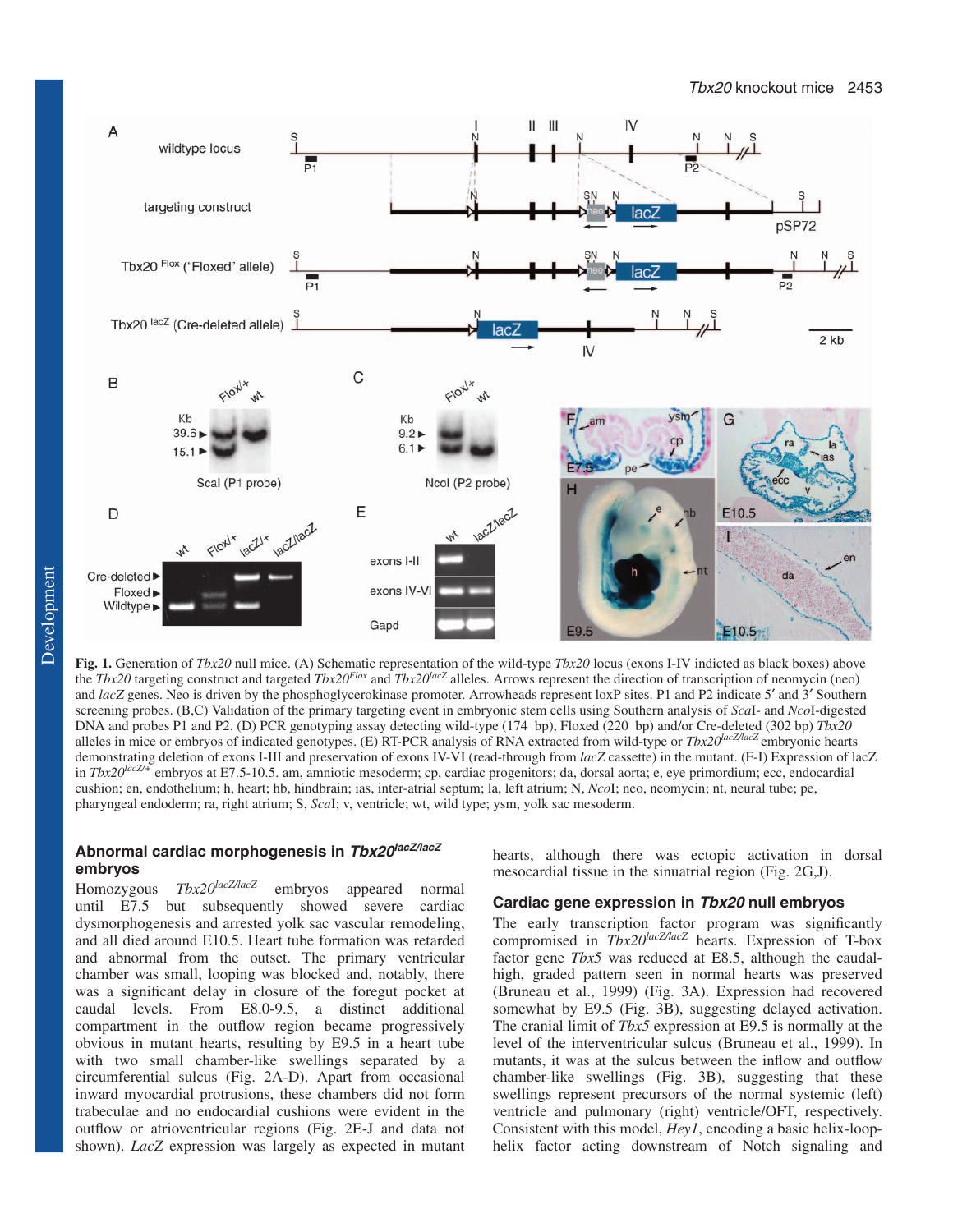

**Fig. 2.** Abnormal heart morphogenesis in *Tbx20lacZ/lacZ* embryos. (A-D) Scanning electron micrographs of wild-type and *Tbx20lacZ/lacZ* embryos at E9.25. Relative scale bars are indicated. (E-J) Sections of E9.0  $Tbx20^{lacZ/4}$  and  $Tbx20^{lacZ/lacZ}$  embryos stained for lacZ. Avc, atrioventricular canal; fg, foregut; iv, inflow ventricle-like chamber; la, left atrium; lv, left ventricle; oft, outflow tract; ov, outflow ventricle-like chamber; rv, ventricle; sa, sinuatrium; wt, wild type.

expressed predominantly in endocardium of the OFT in normal E9.5 hearts (Iso et al., 2003), was expressed only in the outflow ventricle-like chamber in mutants (Fig. 3C).

Expression levels of the genes for homeodomain factor Nkx2- 5, zinc finger factor Gata4 and MADS domain factor Mef2c were also significantly reduced in  $Tbx20^{lacZ/lacZ}$  hearts at both E8.5 and 9.5 (Fig. 3D-F and data not shown). At E8.0, *Gata4* expression was undetectable in the cranial portion of the heart progenitor field corresponding to the primary myogenic lineage, suggesting delayed activation. However, *Gata4* was already activated at this time in medial and caudal portions of the heart progenitor region (Fig. 3E), potentially occupied by a distinct cardiac progenitor population termed the secondary heart field (SHF) (Cai et al., 2003; Meilhac et al., 2004). *Tbx20* mRNA and *Tbx20-lacZ* were not substantially expressed in SHF cells dorsal to the heart once the heart tube had formed (Stennard et al., 2003) (Fig. 2E-G). SHF cells are deployed to the heart after formation of the primary heart tube and form the pulmonary ventricle and OFT, with significant contributions also to the atria. Other markers of the SHF, including *Isl1* and *Fgf8* (Cai et al., 2003)*,* were expressed approximately normally in mutants at E8.5. *Foxh1*, encoding a potential upstream regulator of *Mef2c* in SHF (data not shown) derivatives (von Both et al., 2004) was also expressed normally (Fig. 3G). However, expression of *Tnc*, encoding the matrix protein tenascin C, while normal in mutant SHF cells dorsal and caudal to the forming heart at E8.5, failed to be maintained in the mutant outflow ventricle-like chamber (Fig. 3H).

As noted above, the outflow chamber in mutant hearts probably corresponds to precursors of the pulmonary ventricle and outflow tract of normal embryos, which are derived from the anterior SHF. To assess this further, we constructed transgenic mice bearing the human placental alkaline phosphatase gene (hPLAP) driven by an enhancer of the *Mef2c* gene, previously shown to accurately mark cells of the anterior SHF and their pulmonary ventricle and outflow derivatives (Dodou et al., 2004) (Fig. 3I). *Tbx20lacZ/lacZ* embryos carrying the transgene showed strong hPLAP staining in the outflow chamber extending



**Fig. 3.** Altered cardiac transcriptional program in *Tbx20lacZ/lacZ* embryos. (A-H) Whole-mount in-situ hybridization analysis of E8.25- 9.5 wild-type or *Tbx20lacZ/lacZ* embryos showing expression of genes indicated. Arrows in B indicate cranial limit of *Tbx5* expression. Arrows in E indicate cells of the primary heart field. (I) *Tbx20lacZ/+* and *Tbx20lacZ/lacZ* embryos bearing the *Mef2c-AHF-hPLAP* transgene, stained for alkaline phosphatase activity. oft, outflow tract; wt, wild type.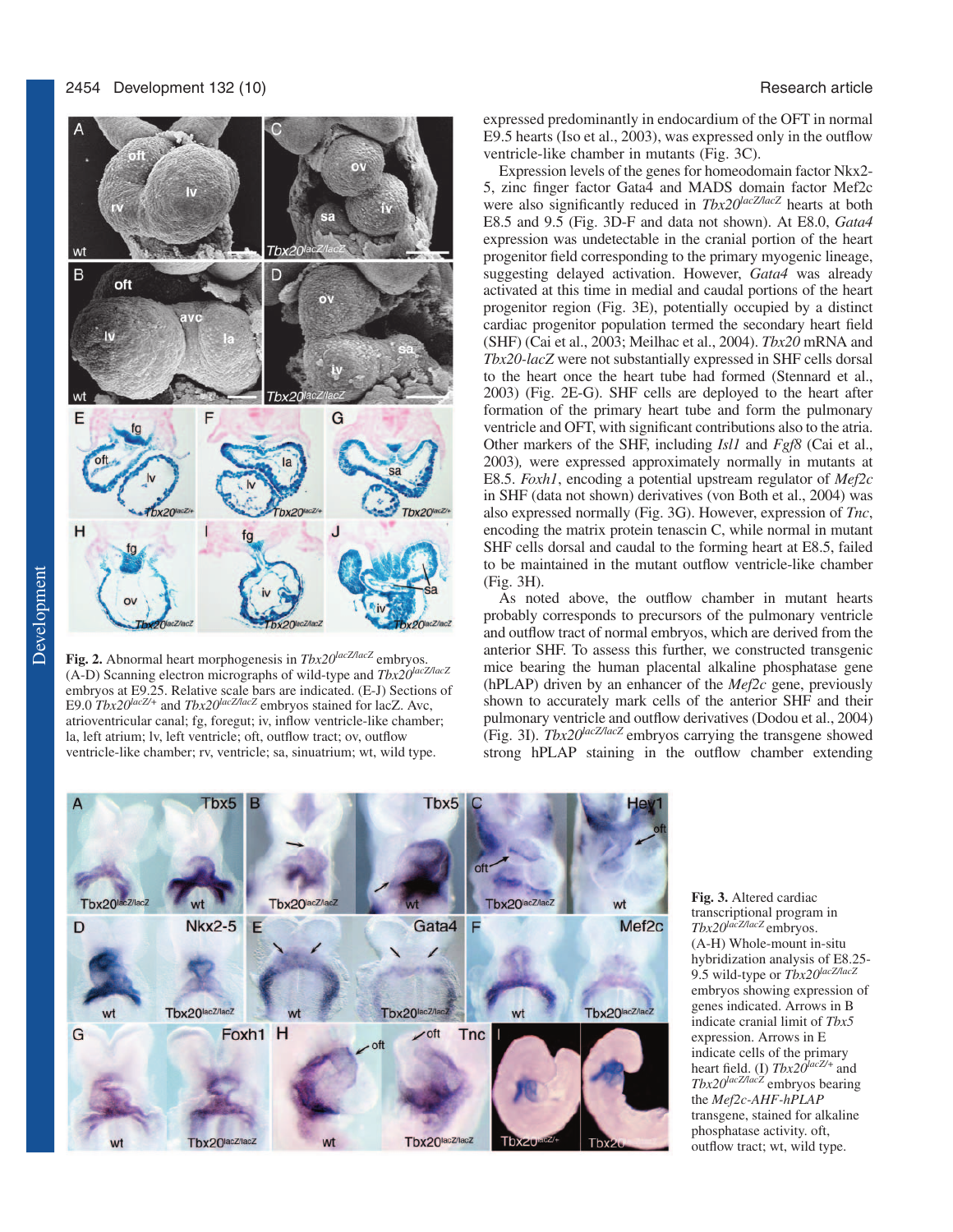caudally to the sulcus at E9.0, strongly supporting our hypothesis that this chamber is SHF-derived. Weaker staining was also seen in the caudal ventricle-like chamber, suggesting a contribution to this chamber from the anterior SHF. A minority of anterior SHF cells do contribute to the left ventricle in wild-type embryos (Cai et al., 2003), although the *Mef2c* enhancer used in these experiments is normally downregulated in those cells (D.J.M. and B.L.B., unpublished).

Excessive cell death was not detected in mutant myocardium or endocardium (data not shown). We therefore measured the mitotic index (proportion of cells expressing phosphohistone H3) in three<br>zones of E9.0 hearts zones of E9.0 hearts corresponding in wild-type embryos to the sinuatrium, systemic ventricle and pulmonary ventricle/OFT. The myocardium of the outflow<br>ventricle-like chamber in ventricle-like chamber in mutants (*n*=2) had a mitotic index 6 to 7-fold less than the equivalent region in controls (*n*=2; *P*<0.0001, chi-squared test) (see Table S1 in the supplementary material). The index in the inflow ventriclelike chamber was also reduced, although less so (2.2



**Fig. 4.** Disrupted cardiac pre-pattern and *Tbx2* expression in *Tbx20lacZ/lacZ* embryos. (A-M) Whole-mount in-situ hybridization analysis of wild-type (wt), *Tbx20lacZ/lacZ, Nkx2-5GFP/GFP* or compound *Tbx20lacZ/lacZ*/ *Nkx2-5GFP/GFP* embryos using indicated probes. Panel C shows sections of whole-mount embryos at the level of the sinuatrium. sa, sinuatrium.

and 3.3-fold; *P*=0.056 and 0.008), while indices in the sinuatrium and head mesoderm were normal.

## **Expanded cardiac pre-pattern in Tbx20 and Tbx20/Nkx2-5 homozygotes**

The *Myl2* gene, which encodes myosin light chain 2v, is expressed in ventricles and the atrioventricular canal (AVC), but not atria, betraying a molecular pre-pattern in the forming heart (Fig. 4A). How this pre-pattern is established is unknown, although maximal *Myl2* expression requires the homeodomain factor Nkx2-5 (Lyons et al., 1995). *Myl2* was expressed in *Tbx20lacZ/lacZ* hearts at a level diminished compared with wildtype controls at E9.25, but nonetheless considerably higher than seen in *Nkx2-5<sup>GFP/GFP</sup>* embryos, which lack Nkx2-5 function (Biben et al., 2000) (Fig. 4A). Expression encroached partially into the outflow ventricle-like chamber of *Tbx20* mutants (Fig. 4B), consistent with the notion discussed above that this chamber is SHF-derived and composed of progenitors that would normally form the pulmonary ventricle and OFT.

However, while the caudal boundary of *Myl2* expression was within the AVC in normal embryos, it was inappropriately positioned within the sinuatrial region of *Tbx20lacZ/lacZ* hearts (Fig. 4B), clearly evident in sections (Fig. 4C). This was even more pronounced in doubly homozygous *Tbx20lacZ/lacZ*/*Nkx2- 5GFP/GFP* embryos, in which *Myl2* expression extended throughout the sinus venosus (Fig. 4B). The hearts of these embryos appeared to show a combination of the abnormalities seen in single homozygotes. However, the fact that the doubly homozygous embryos 'reactivate' *Myl2* to levels well above those seen in single *Nkx2-5GFP/GFP* homozygotes (Fig. 4A) strongly implicates transcriptional repression at or downstream of Tbx20 in the genetic circuitry controlling *Myl2* (see Discussion).

To investigate the apparent expansion of the *Myl2* expression domain further, we compared expression of *Myl2* and its relative *Myl7* (encoding myosin light chain 2a) at earlier stages. Despite the obvious delay in heart tube formation in mutants, dimensions of the cardiac myogenic field, as highlighted by *Myl7*, appeared comparable to those of controls at E8.5 (Fig. 4D,E). *Myl2* expression was highly regional within the *Myl7* domain. However, expression in mutants, unlike that in wild types, extended into the apparent sinuatrial region. Furthermore, before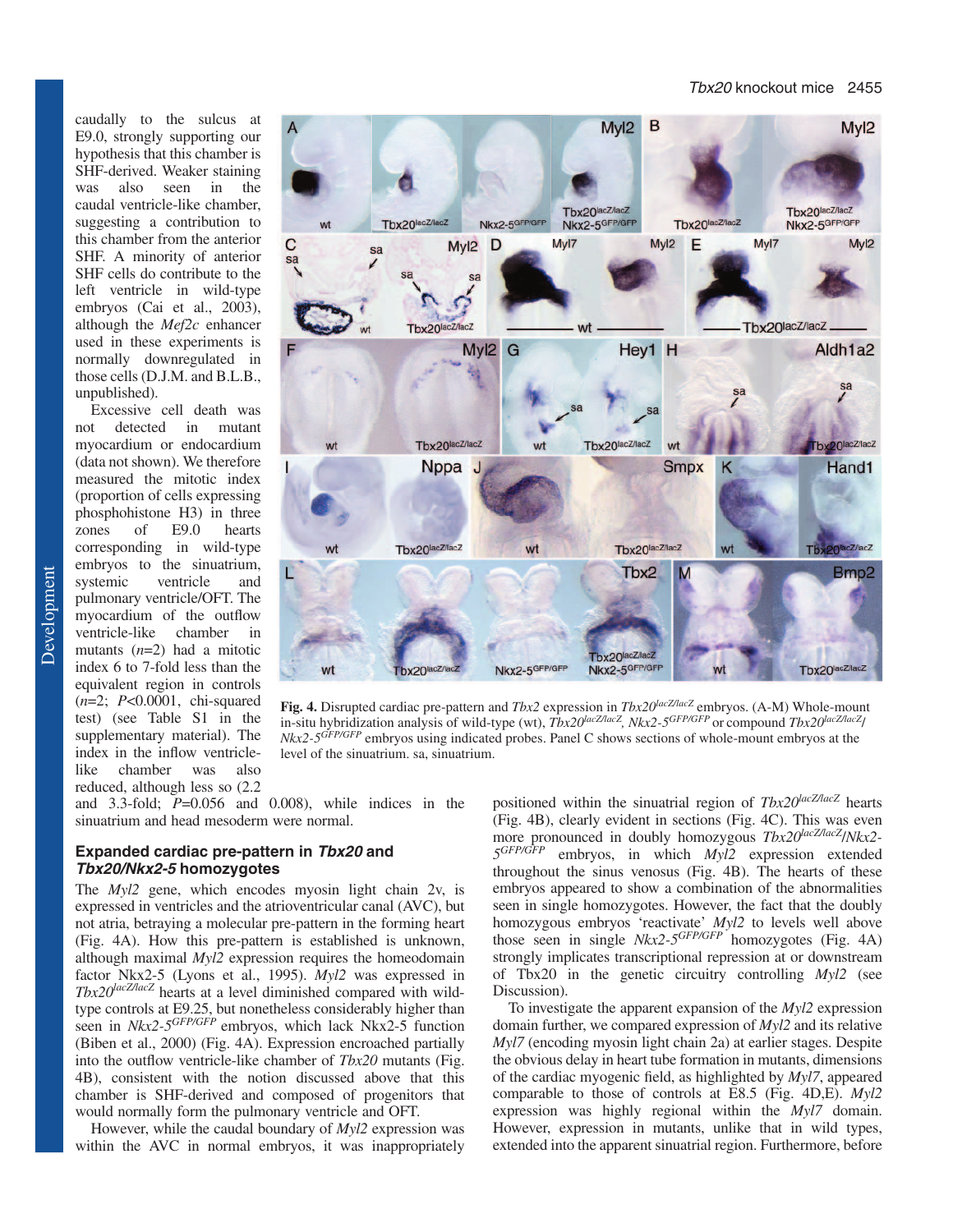

**Fig. 5.** *Tbx20* expression is repressed by Nrg1. (A-D) Panels show whole-mount in-situ hybridizations using probes indicated on E9.5 control embryos compared with embryo explants cultured from E8.5- 9.5 in control medium or medium plus  $10^{-9}$  mol/l Nrg1.

and during the onset of heart tube formation at E7.75 and 8.0, respectively, *Myl2* expression was qualitatively different and expanded caudally and medio-anteriorly in mutants relative to somite-matched controls (Fig. 4F and data not shown). At E7.75, approximately three times the number of cells expressed *Myl2* in the mutants, demonstrating primary dysregulation of patterning processes (see Discussion).

Spatial specification of the atrial domain appeared nonetheless normal in mutants. Although diminished, a morphological sinuatrium and AVC had formed by E9.5 (Fig. 2C,D). Furthermore, the regional expression of *Hey1* was spatially correct in the outflow domain (see above) and sinuatrial region, albeit downregulated significantly in this latter domain (Fig. 4G). Expression of *Aldh1a2*, which overlaps the sinuatrial region of normal hearts and is essential for atrial specification (Niederreither et al., 2001), was also normal in *Tbx20lacZ/lacZ* embryos (Fig. 4H).

#### **Chamber formation in Tbx20 mutants**

The myogenic layer of the early heart tube undergoes an initial regional specialization to form working myocardium of the ventricles and atrial appendages (Christoffels et al., 2000), an event that depends on transcription factors Nkx2-5 (Palmer et al., 2001), Tbx5 (Bruneau et al., 2001) and Foxh1 (von Both et al., 2004). Expression levels of *Nppa* and *Smpx*, markers of chamber myocardium (Christoffels et al., 2000; Palmer et al., 2001), were severely reduced in mutant hearts at E8.5 and 9.5 (Fig. 4I-J), demonstrating lack of chamber differentiation. *Hand1*, expressed predominantly in the forming left ventricle, was also dramatically downregulated (Fig. 4K).

In the looping heart, non-chamber myocardium retains the slow conduction features evident in the primary heart tube and is destined to form elements of the central conduction system (Christoffels et al., 2004a). *Tbx2*, encoding another member of the T-box family, is expressed in non-chamber myocardium, most prominently in the AVC (Habets et al., 2002), where it has been proposed to repress formation of chamber myocardium (Christoffels et al., 2004b; Harrelson et al., 2004). By contrast to the highly regional expression of *Tbx2* in the forming AVC in normal embryos at E8.5, *Tbx2* was strikingly upregulated and ectopically expressed throughout the entire *Tbx20lacZ/lacZ* mutant heart (Fig. 4L). The pattern extended considerably more caudally in lateral plate mesoderm than in wild-type embryos, identical to the patterns of *Myl7* and *Tbx20-lacZ* at this stage (Fig. 4E and data not shown). We examined *Tbx2* expression in *Nkx2-5GFP/GFP* embryos, in which formation of chamber myocardium is also blocked (Palmer et al., 2001). *Tbx2* was expressed in the normal pattern in these embryos, although slightly diminished in level (Fig. 4L), suggesting that upregulation of *Tbx2* in all or most myogenic progenitor cells in *Tbx20lacZ/lacZ* embryos is not a default state arising from loss of chamber myocardium (see Discussion), and that Tbx20, directly or indirectly, represses *Tbx2* and plays a major role in its regional expression. As expected, *Tbx20lacZ/lacZ*/*Nkx2-5GFP/GFP* doubly homozygous embryos also showed upregulation of *Tbx2* across the heart (Fig. 4L).

*Bmp2* is expressed in myocardium of the AVC and OFT in the looping heart and has been proposed to positively regulate *Tbx2* and establish its regional pattern (Yamada et al., 2000). We therefore assessed expression of *Bmp2* and *Bmp4* in the early looping hearts of E8.0 embryos. *Bmp2* expression was in fact severely downregulated in *Tbx20<sup>lacZ/lacZ</sup>* hearts at this stage (Fig. 4M), demonstrating that *Tbx2* upregulation in *Tbx20<sup>lacZ/lacZ</sup>* hearts occurs independently of Bmp2. The pattern of *Bmp4* expression was normal (data not shown).

## **Tbx20 is repressed by neuregulin 1**

The data above show that *Tbx20* is required for chamber differentiation, although it is unclear whether this is direct or indirect. For example, loss of chamber myocardium could result from the depressed Nkx2-5 expression (Palmer et al., 2001) or, importantly, ectopic activation of Tbx2, a repressor of chamber-specific gene expression (Christoffels et al., 2004b). Paradoxically, Tbx20 may itself be a chamber repressor – the long Tbx20a isoform, which carries strong transcriptional activation and repression domains in its C-terminal region (Stennard et al., 2003), acts as a repressor of the chamberspecific gene *Nppa1* in vitro (Plageman and Yutzey, 2004). In embryos, *Tbx20* expression is at first enhanced in forming chamber myocardium at the outer curvature, then downregulated from E9.0, initially in the more differentiated cells of trabeculae (Stennard et al., 2003), suggesting that it is non-essential for the later stages of chamber differentiation. To clarify this issue, we asked whether *Tbx20* expression increased or decreased after treatment of myocardium in situ with a pro-chamber stimulus. Neuregulin 1 (Nrg1), a member of the epidermal growth factor family of signaling ligands, is expressed in the endocardium of the early heart tube (Garratt et al., 2003) and, along with its coreceptors ErbB2 and 4, expressed in myocardium, is essential for formation of trabeculae, a morphological feature of chamber myocardium. Excess Nrg1 induces trabecular overgrowth in vivo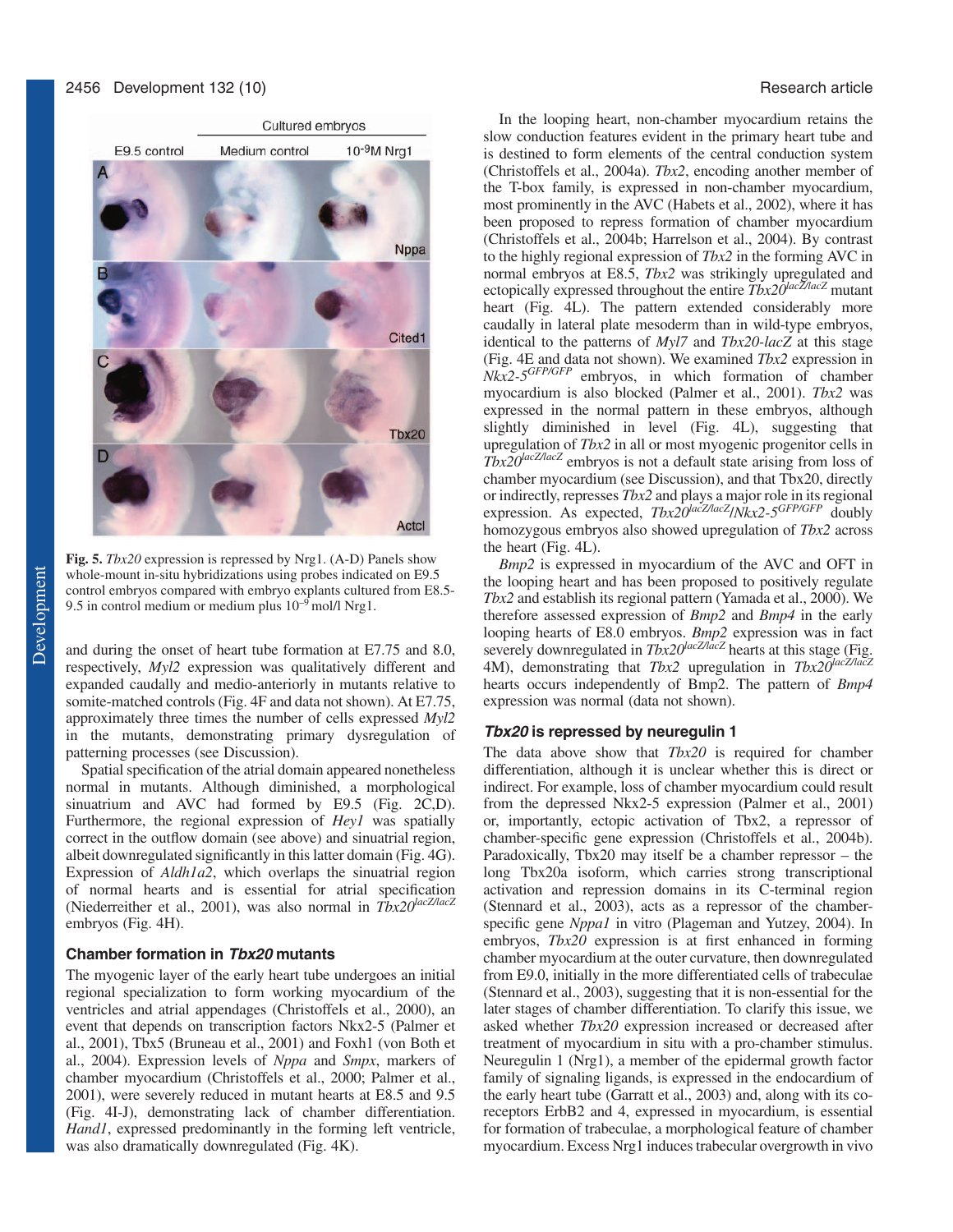**Fig. 6.** Arrested development of yolk sac vasculature in *Tbx20* null embryos. (A,B) LacZ expression in yolk sac flat mounts showing lack of mature vessels in *Tbx20lacZ/lacZ* embryos, as seen in wild type. (C,D) Sections of E9.5 *Tbx20lacZ/+* or *Tbx20lacZ/lacZ* yolk sacs showing expression of lacZ in the mesodermal layer, but not in blood cells. (E,F) *Tbx20* is expressed in yolk sac mesoderm and vessel derivatives of *Tbx20lacZ/+* embryos from E11.5-14.5. Note that expression was never observed in the endodermal layer or hematopoietic cells. (G,H) Whole-mount immunohistochemical detection of Pecam1, a marker of mature endothelial cells at E9.5. (I,J) TUNEL showing increased apoptosis in the mesodermal layer of E9.5 mutant yolk sacs compared with wild type. (K,L) Transmission electron microscopy of E9.5 yolk sacs showing an example of perforation of the endothelial layer (red arrowheads) in the mutant. (M) RT-PCR analysis of E9.0 yolk sacs (*n*=3) for markers of hemangioblast specification (*Tal1*), angioblast specification (*Kdr*) and remodeling (*Angpt1, Tek*) and vessel maturation (*Acta2*, *Gja5*). Scale bar: 5 µm. e, endoderm; ec, endothelial; wt, wild type.

and enhances myofibrillogenesis in vitro (Hertig et al., 1999). We explanted the cardiac region of wild-type E8.5 embryos and cultured them with and without Nrg1 (1 nmol/l) in low serum (0.5%) medium for 24 hours. Overall, cardiac-specific gene expression was reduced in cultured explants, for some genes dramatically (Fig. 5 and data not shown), a possible consequence of cardiac unloading. However, expression of the chamber markers *Nppa* and *Cited1* in explants was restored to approximately normal levels and the correct pattern by Nrg1. The pan-myocardial marker *Actc1* (encoding α-cardiac actin) was also slightly increased (Fig. 5A,B,D). Notably, however, *Tbx20* expression was significantly repressed by Nrg1 in a dosedependent manner, and remaining expression was mostly in endocardium (Fig. 5C and data not shown). These findings support the expression data suggesting a non-essential role for Tbx20 in the later stages of chamber differentiation. The simplest interpretation is that chamber loss in  $Tbx20^{lacZlacZ}$ hearts is indirect, although an early direct role for Tbx20 in setting up the chamber program cannot be excluded. Additionally, Nrg1 may be the agent that actively represses *Tbx20* during formation of chamber myocardium in vivo.

## **Arrested vascular development in Tbx20 mutant yolk sacs**

Yolk sac vasculature remodeling was also defective in *Tbx20lacZ/lacZ* embryos. An initial vascular plexus formed, but remodeling into a mature vascular bed did not occur, as highlighted by staining for *lacZ* and vascular markers (Fig. 6A-D,G,H). *Tbx20-lacZ* was expressed only in the mesodermal layer of the yolk sac, then later in all vascular derivatives (Fig. 1F; Fig.



6C,E,F). Elevated apoptosis was detected by TUNEL assay specifically in the mesodermal layer at E9.5 and ultrastructural studies showed occasional perforation of the endothelial cell layer (Fig. 6I-L). Immunohistochemistry revealed that the endothelium in *Tbx20<sup>lacZ/lacZ</sup>* yolk sacs expressed normal levels of *Kdr* and *Pecam1*, early and late markers of differentiation, respectively (Fig. 6G,H and data not shown). Expression of several other genes involved in vascular development and remodeling were also unchanged in mutants by RT-PCR (Fig. 6M). However, *Gja5,* the gene encoding connexin 40, a gap junction protein expressed specifically in smooth muscle derivatives of yolk sac mesoderm, was strongly downregulated in mutant yolk sacs (Fig. 6M). *Gja5* is known to be regulated by T-box factors (Bruneau et al., 2001; Christoffels et al., 2004b; Stennard et al., 2003) and therefore may be directly and positively regulated by Tbx20 during yolk sac development.

## **Tbx20 and Nkx2-5 genetically interact in vivo**

Tbx20 protein associates directly with the homeodomain factor Nkx2-5 and zinc finger factors Gata4 and 5, and these factors can function synergistically to regulate promoters of cardiac genes in vitro (Stennard et al., 2003). To test for a genetic interaction between *Tbx20* and *Nkx2-5* that would support the idea of their function in common pathways, we inter-crossed *Tbx20lacZ/+* and *Nkx2-5GFP/+* mice. A proportion of *Tbx20lacZ/+*/*Nkx2-5GFP/+* compound heterozygotes survived to adulthood and were apparently healthy and fertile, although substantially lower numbers than the expected 25% were found at weaning (10%; *n*=18/184; *P*=0.0001), suggesting partial embryonic or perinatal lethality due to structural or functional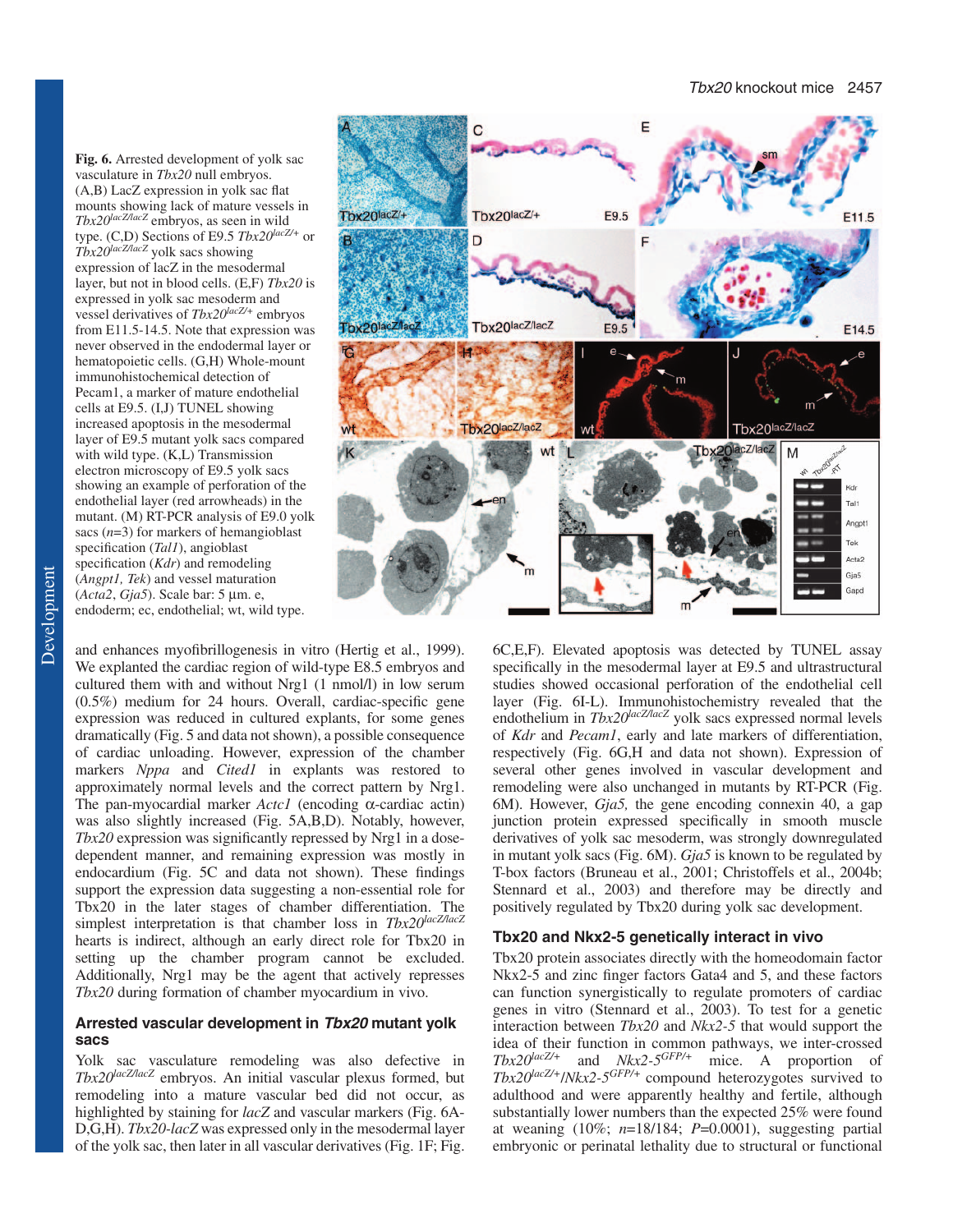## 2458 Development 132 (10) Research article

| Table 1. Atrial septal dysmorphogenesis in adult mice |  |  |  |
|-------------------------------------------------------|--|--|--|
|-------------------------------------------------------|--|--|--|

| Genotype                                  |    | Normal $(\% )$ | PFO $(\% )$ | $ASA(\%)$ | $PFO + ASA$ (%) | $ASD(\%)$           |
|-------------------------------------------|----|----------------|-------------|-----------|-----------------|---------------------|
| Wild type                                 | ∠⊥ | 18(85.7)       | 3(14.3)     | 0(0)      | 0(0)            | 0(0)                |
| $Tbx20^{\frac{lacZ}{+}}$                  | 20 | 9(45)          | 6(30)       | (5)       | 4(20)           | 0(0)                |
| $Nkx2$ -5 $GFP$ /+                        | 24 | 2(8.3)         | 12 (50)     | (4.2)     | 9(37.5)         | 0(0)                |
| $Tbx20^{lacZ/+}$ /Nkx2-5 <sup>GFP/+</sup> | 24 | 3(12.5)        | 4(16.6)     | 1(4.2)    | $12(50)*$       | $4(16.7)^{\dagger}$ |

PFO, patent foramen ovale; ASA, atrial septal aneurysm; ASD, atrial septal defect.

\*Increase compared with PFO+ASA in *Nkx2-5GFP/+* not significant.

† *P*<0.05 compared with all other genotypes.

malformations. Single heterozygotes were represented normally.

Humans with *NKX2*.*5* mutations show secundum atrial septal defect (ASD) at high penetrance (Schott et al., 1998). *Nkx2-5* heterozygous mutant mice also show ASD but only rarely (1% on C57BL/6 background), although they do manifest a spectrum of less severe atrial septal abnormalities including shortened septum primum, patent foramen ovale and atrial septal aneurysm (Biben et al., 2000). They may therefore be sensitized to mutation or downregulation of other genes involved in atrial septation. *Tbx20* may be one such gene, since it is expressed in the inter-atrial septum primum (Fig. 1G). Indeed, anatomical dissection revealed frank ASD in 16%  $(n=4/24)$  of  $Tbx20^{lacZ+}/Nkx2-5^{GFP/+}}$  mice, while none were found in  $Tbx20^{lacZ/+}$  and  $Nkx2-5^{GFP/+}$  mice ( $P<0.05$ ) (Table 1).

## **In-vivo cardiac function in Tbx20 and Nkx2-5 heterozygous mice**

Both *Tbx20* and *Nkx2-5* were expressed in adult atrial and ventricular myocardium and interventricular septum, as judged by *lacZ* staining of hearts from *Tbx20lacZ/+* and *Nkx2-5lacZ/+* knock-in mice (Fig. 7A; see Materials and methods). We therefore examined cardiac chamber function and morphology in *Tbx20* and *Nkx2-5* single and compound heterozygous mutant embryos. Echocardiographic analysis was performed on a cohort of 28 aged-matched male mice of wild type, and single or compound heterozygous genotypes at 3-4 months of age (Table 2). Body weight and heart rate did not differ between genotypes. However, the left ventricular (LV) diastolic dimension was mildly, although significantly, increased in the  $Tbx20^{lacZ/+}$  and  $Tbx20^{lacZ/+}/Nkx2-5^{GFP/+}$ genotypes (*P*=0.027; ANOVA), while wall thickness was decreased by 35 and 40%, respectively (*P*<0.001). Cardiac contractile function was also compromised, as seen by the increase in LV systolic dimension by 42 and 47% (*P*<0.001), and decrease in fractional shortening by 21 and 24% (*P*<0.001). These findings are indicative of the onset of dilated cardiomyopathy (DCM). LV parameters in *Nkx2-5GFP/+*mice were also abnormal, although less so. It is noteworthy that for all LV parameters measured there was no apparent interaction between *Tbx20* and *Nkx2-5* alleles. By contrast, an increase in left atrial dimensions, evident in all mutant genotypes, was significantly more severe in *Tbx20lacZ/+*/*Nkx2-5GFP/+* mice (*P*<0.001).

Based on the above findings, we examined gross cardiac morphology and gene expression in a subset of mice of each genotype selected randomly from the echocardiography cohort. After arrest in diastole, overall cardiac morphology and degree of trabeculation appeared within the normal range in single heterozygotes, despite their functional deficit. However, in three of four *Tbx20lacZ/+*/*Nkx2-5GFP/+* mice examined, the right ventricle was misshapen and/or enlarged without increased wall thickness, and this appeared unrelated to the



**Fig. 7.** Dilated cardiomyopathy in adult *Tbx20lacZ/+* and *Tbx20lacZ/+*/*Nkx2-5lacZ/+* mice. (A) Expression of LacZ in adult  $Tbx20^{lacZ+}$  and  $Nkx2-5^{lacZ+}$  hearts. (B) Dilated right ventricle in *Tbx20lacZ/+*/*Nkx2-5lacZ/+* heart. (C-F) Transverse sections of a wildtype heart and one *Tbx20lacZ/+*/*Nkx2-5lacZ/+* heart that showed right ventricular dilation (haemotoxylin and eosin staining). Arrows indicate fibrosis. (G) Northern analysis of stress and hypertophy markers in three mice of each genotype from the echocardiographic cohort. LV, left ventricle; RV, right ventricle; wt, wild type.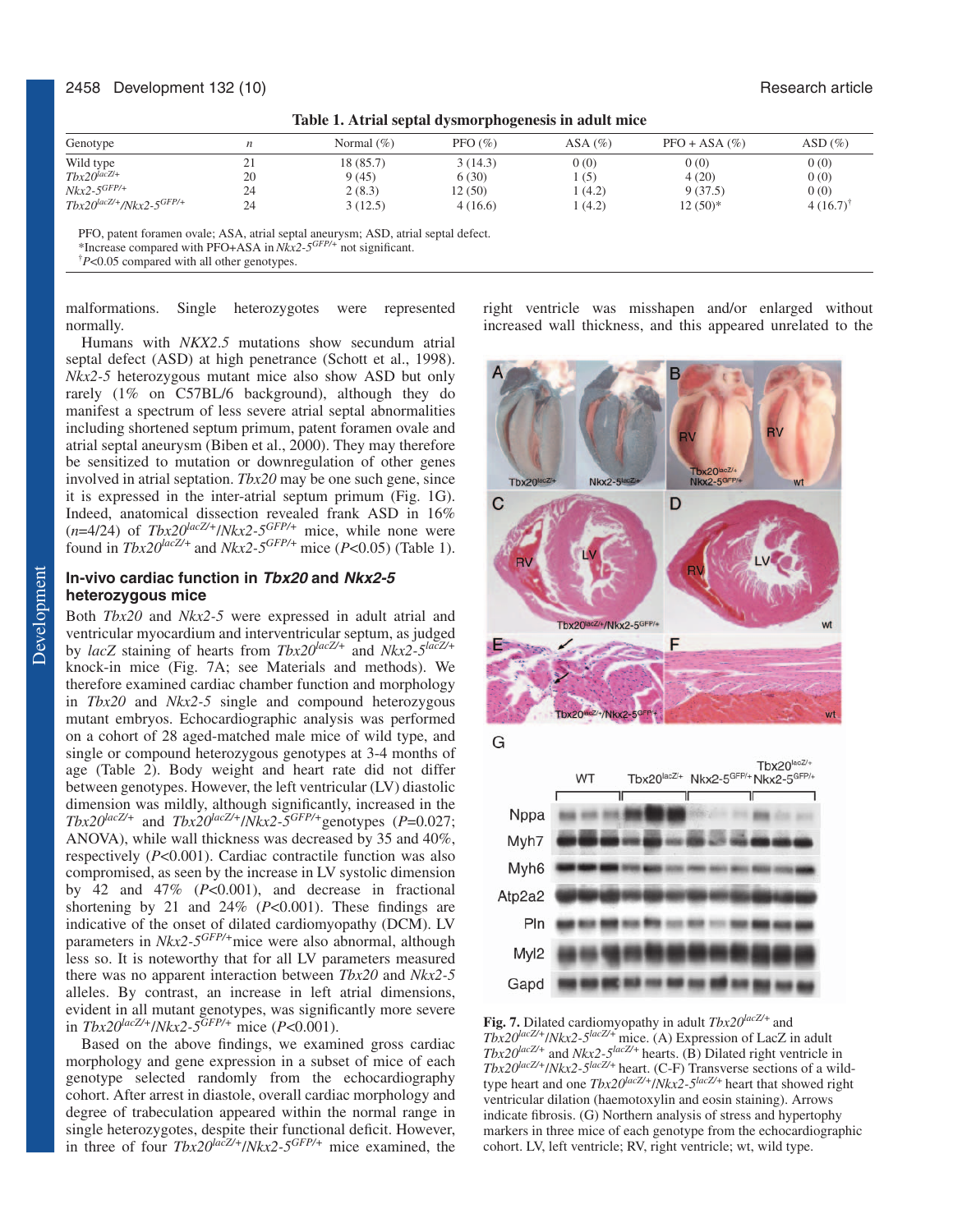| Table 2. In vivo structural and functional analysis of $Tbx20^{lacZ/+}$ and $Nkx2-5^{GFP/+}$ single and compound heterozygous adult |  |
|-------------------------------------------------------------------------------------------------------------------------------------|--|
| hearts                                                                                                                              |  |

| Parameter                            | Wild type $(n=8)$ | Tbx20 <sup>lacZ/+</sup> $(n=7)$ | Nkx2-5 <sup>GFP/+</sup> $(n=6)$ | $Tbx20^{\text{lacZ}/+}/\text{Nkx2-5}^{\text{GFP}/+}$ (n=7) | $P$ value* |
|--------------------------------------|-------------------|---------------------------------|---------------------------------|------------------------------------------------------------|------------|
| $BW^{\dagger}(g)$                    | $28.9 \pm 2.4$    | $28.0 \pm 1.4$                  | $28.1 \pm 3.0$                  | $27.3 \pm 1.4$                                             | <b>NS</b>  |
| HW(g)                                | $0.16 \pm 0.03$   | $0.15 \pm 0.02$                 | $0.15 \pm 0.03$                 | $0.16 \pm 0.03$                                            | <b>NS</b>  |
| HW/BW                                | $5.39 \pm 0.93$   | $5.52 \pm 0.81$                 | $5.29 \pm 0.27$                 | $6.07 \pm 0.93$                                            | <b>NS</b>  |
| $L VWT$ (mm)                         | $0.63 \pm 0.08$   | $0.41 \pm 0.07^*$               | $0.55 \pm 0.07$ <sup>**</sup>   | $0.38 \pm 0.06^{\ddagger,\ast\ast}$                        | < 0.001    |
| $LVDD$ (mm)                          | $3.43 \pm 0.08$   | $3.68 \pm 0.15$ <sup>#</sup>    | $3.57 \pm 0.26$                 | $3.67 \pm 0.18^{\ddagger}$                                 | 0.027      |
| $LVSD$ (mm)                          | $1.35 \pm 0.05$   | $1.92 \pm 0.31^*$               | $1.71 \pm 0.38^{\ddagger}$      | $1.98 \pm 0.36^{\ddagger}$                                 | 0.001      |
| LVFS $(\% )$                         | $61\pm1$          | $48 \pm 6^{\ddagger}$           | $53\pm8^{\ddagger}$             | $46\pm8^{\ddagger}$                                        | < 0.001    |
| $LAD$ (mm)                           | $1.61 \pm 0.04$   | $1.87 \pm 0.10^{\ddagger}$      | $1.74 \pm 0.11^{*,\$}$          | $2.10 \pm 0.19^{\ddagger,\S,\P,**}$                        | < 0.001    |
| HR(bpm)                              | $624 \pm 26$      | $646 \pm 20$                    | $658 \pm 30^{\frac{4}{5}}$      | $604 \pm 79$                                               | <b>NS</b>  |
| <i>*P</i> value determined by ANOVA. |                   |                                 |                                 |                                                            |            |
| "Mice aged 12-18 weeks.              |                   |                                 |                                 |                                                            |            |
| ÷_ _ _                               |                   |                                 |                                 |                                                            |            |

‡ *P*<0.05 compared with wild type.

§ *<sup>P</sup>*<0.05 *Tbx20lacZ/+* compared with *Nkx2-5GFP/+*. ¶ *P*<br>*P*<0.05 *Tbx20<sup>lacZ/+</sup>* compared with *Tbx20<sup>lacZ/+</sup>/Nkx2-5<sup>GFP/+</sup>*.

\*\**P*<0.05 *Nkx2-5GFP/+* compared with *Tbx20lacZ/+*/*Nkx2-5GFP/+*.

BW, body weight; HW, heart weight; LV, left ventricle; WT, wall thickness; DD, end-diastolic diameter; SD, end-systolic diameter; FS, fractional shortening (determined as LVDD-LVSD/LVDD); LAD, left atrial diameter; HR, heart rate; NS, not significant.

presence of ASD (Fig. 7B). Histology on transverse sections from one of the three such affected hearts showed pronounced myocyte disarray and patches of fibrosis specifically in RV myocardium (Fig. 7C-F), although examination of additional mice showed that gross myocyte disarray was not a general feature of the doubly heterozygous hearts showing RV dilation.

Despite reduced contractile function, compensatory myocardial hypertrophy was not evident in any of the mutant hearts. Specifically, there was no change in heart weights or heart weight/body weight ratios (Table 2), and no overt signs of myofiber hypertrophy. Moreover, while northern analysis showed upregulation of *Nppa*, a general marker of myocardial stress, in  $Tbx20^{lacZ+}$  hearts, multiple markers of cardiac hypertrophy were either normally expressed or diminished in mutant genotypes (Fig. 7G). *Nppa* was significantly downregulated in *Nkx2-5GFP/+* and *Tbx20lacZ/+*/*Nkx2-5GFP/+* hearts, probably because Nkx2-5 plays a direct role in *Nppa* transcription (Durocher et al., 1996).

# **Discussion**

Nearly 1% of live born humans have some form of structural malformation of the heart. Recent data suggest that a few percent of these are caused by mutations in cardiac transcription factors acting in development, including T-box factors Tbx5 and Tbx1 (Garg et al., 2003; Prall et al., 2002; Yagi et al., 2003). In this paper, we address the function of cardiac T-box factor Tbx20. Our data demonstrate a central role for *Tbx20* in patterning and chamber formation in the embryonic heart via positive and negative influences on other T-box genes. We have also uncovered a role for *Tbx20* in the adult heart, where it contributes to ventricular function, integrity and adaptation.

## **Morphology and gene expression in Tbx20 mutant hearts**

In the absence of *Tbx20*, heart tube development was severely retarded. By E9.5, a small, forward looped, hourglass-shaped heart with two distinct ventricle-like chambers separated by a pronounced sulcus and a diminished sinuatrium had formed. Our morphological findings are generally consistent with the consequences of *Tbx20* morpholino knockdown experiments in fish and frogs, which showed small, unlooped and dysmorphic hearts with poor chamber discrimination (Brown et al., 2005; Szeto et al., 2002).

While the cardiac progenitor field appeared to form normally in *Tbx20* mutants, there was initially a profound delay in incorporation of progenitors into the forming primary heart tube. We have previously shown that injection of *Tbx20* mRNA into *Xenopus* embryos induces mesodermal and endodermal cell fates and their coordinated migration via cell nonautonomous mechanisms (Stennard et al., 2003), and numerous other T-box factors have been implicated in control of cell migration at gastrulation (Russ et al., 2000; Tada and Smith, 2000; Yamamoto et al., 1998).

While Tbx20 could control cell migration of cardiac progenitors directly, the effects may in part be indirect due to blocked or delayed differentiation of myocardium or endocardium. Indeed, in *Tbx20<sup>lacZ/lacZ</sup>* mutants, the early cardiac regulatory program involving transcription factors Nkx2-5, Gata4 and Mef2c and cardiac inducing factor Bmp2 was significantly compromised. Furthermore, expression of *Tbx20-lacZ* in foregut flags the possibility that *Tbx20* could also regulate differentiation of endoderm, a well-known source of factors that induce and support differentiation (and migration) of the cardiomyocyte lineage (Nascone and Mercola, 1996).

Development of SHF derivatives in *Tbx20lacZ/lacZ* mutants was also defective. Abnormal deployment or differentiation of SHF cells is likely to underlie conotruncal and other congenital heart defects in humans, with haploinsufficiency for the T-box factor gene, *TBX1,* expressed in SHF cells and associated endoderm, thought to be the major determinant of a spectrum of heart as well as branchial region defects associated with chromosome 22q11 deletion syndrome (Yagi et al., 2003). The outflow ventricle-like chamber in *Tbx20lacZ/lacZ* hearts is likely to be derived from the SHF, and this is supported by strong expression of the *Mef2c-SHF-hPLAP* transgene in this chamber. However, cell proliferation in the outflow chamber was severely compromised and the structure remained bulbous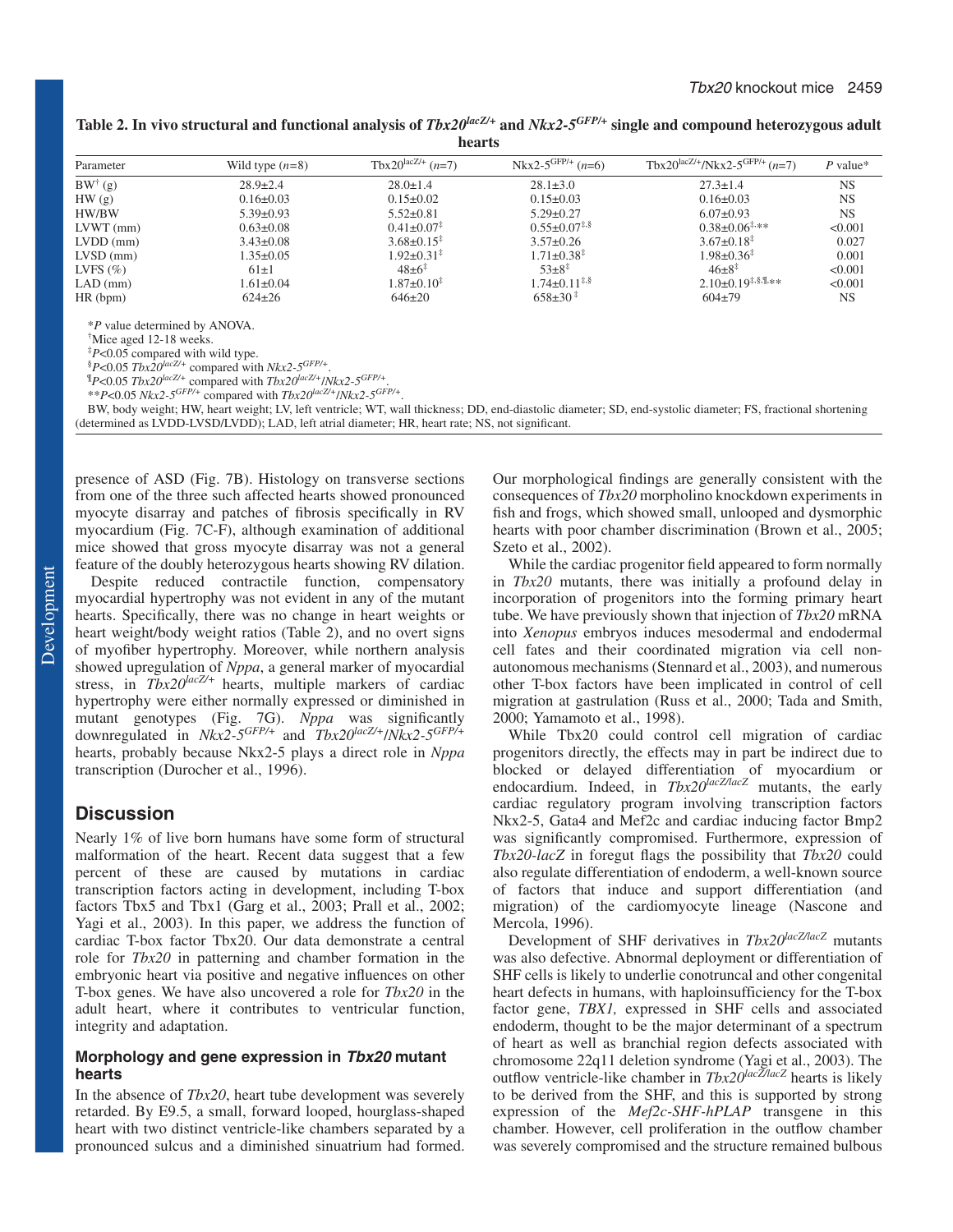## 2460 Development 132 (10) Research article

and did not undergo elongation or looping as in normal hearts. Furthermore, expression of *Tnc*, encoding a matrix protein with broad regulatory functions on cell adhesion, migration and proliferation through interactions with other matrix components and cell surface receptors (Jones and Jones, 2000), was not maintained in the outflow region. Thus, *Tbx20* is essential for cell proliferation and gene expression in SHF cells once they enter the outflow region of the heart, effects that may be mediated by alterations to the extracellular matrix. This would affect clonal growth patterns in the forming heart that support correct cardiac looping and outflow tract morphogenesis (Meilhac et al., 2004). It is noteworthy that other T-box genes have been implicated in control of cell proliferation (Hatcher et al., 2001; Xu et al., 2004).

## **Chamber formation and transcriptional repression in the developing heart**

Chamber muscle becomes evident early in heart development from the regional expression of several genes, most notably *Nppa* and *Smpx*, and formation of trabeculae (Christoffels et al., 2000; Palmer et al., 2001). Transcription factors Tbx5, Nkx2-5 and Foxh1 are essential for its specification (Bruneau et al., 2001; Lyons et al., 1995; von Both et al., 2004), and Tbx5 and Nkx2-5 directly regulate chamber-specific genes in vitro (Bruneau et al., 2001; Stennard et al., 2003). In *Tbx20lacZ/lacZ* hearts, expression of chamber-specific markers was severely downregulated, indicating that they do not differentiate chamber muscle. The Nrg1 pathway, which is necessary (but not sufficient) for chamber differentiation, repressed *Tbx20* expression in situ, suggesting that loss of chamber myocardium in *Tbx20lacZ/lacZ* hearts is indirect, probably a consequence of ectopic activation of Tbx2. It is still feasible, however, that Tbx20 plays a direct positive role at the earliest stages of chamber formation.

A key finding of this work is that *Tbx2* was ectopically expressed in all or most committed myocyte progenitors in *Tbx20* mutant hearts. *Tbx2* is expressed normally in nonchamber myocardium, and in the AVC it is thought to compete with Tbx5 for interaction with Nkx2-5 on the *cis*-regulatory elements of chamber-specific genes, thus inhibiting their expression (Habets et al., 2002). The global expression of *Tbx2* in mutant hearts could merely reflect the loss of chamber myocardium and expansion of non-chamber myocardium. However, two facts argue against this possibility. First, *Tbx2* was markedly upregulated (3-fold by RT-PCR quantitation) as well as ectopically expressed. Second, *Tbx2* was expressed normally in the hearts of *Nkx2-5GFP/GFP* embryos, in which chamber differentiation is also blocked at the level of a controlling transcription factor. We conclude that Tbx20 directly or indirectly represses *Tbx2* in myocardium, and that *Tbx20* plays a defining role in specification of chamber and non-chamber myocardium, a lineage digression in the early heart upon which all subsequent morphogenesis depends.

Our data suggest a model in which chamber formation in the heart involves 'default repression', a feature of virtually all well-studied, conserved, signal-induced transcriptional regulatory systems acting in development (Barolo and Posakony, 2002). Default repression occurs when a developmental process is actively repressed in the absence of its inducing signal to prevent cryptic activation by other positive factors involved in specificity. Thus, specification of the *Tbx2* pattern in the AVC and other regions of non-chamber myocardium must involve regional and presumably signaldependent inhibition of the repressive role of Tbx20 on *Tbx2* expression, a possible role for Bmps (Yamada et al., 2000).

A repressive role for Tbx20 was also evident in regulation of the *Myl2* cardiac pre-pattern. *Myl2* is expressed at only very low levels in hearts of *Nkx2-5* null embryos (Biben et al., 2000; Lyons et al., 1995), yet was 'reactivated' in *Tbx20lacZ/lacZ*/*Nkx2- 5GFP/GFP* embryos, which lack both *Nkx2-5* and *Tbx20* function. This finding inextricably implicates transcriptional repression involving Tbx20 in the regulation of *Myl2*. The *Myl2* pattern was also broader relative to morphological landmarks in  $Tbx20^{lacZ/lacZ}$  and  $Tbx20^{lacZ/lacZ/NAx2-5GFP/GFP}$  hearts.  $Tbx20^{lacZ/lacZ} / Nkx2.5$ GFP/GFP hearts. Consistent with these findings, expanded expression of the *cmlc2* gene (an *Myl2* ortholog) into the atria was noted after morpholino knockdown of zebrafish *Tbx20*, and the ventriclespecific gene *vmhc* was also activated in this region (Szeto et al., 2002). These patterns probably reflect loss of repressive roles for Tbx20, and it is noteworthy that expansion of the expression domains of developmental genes, as seen here, is also one hallmark of loss of default repression (Barolo and Posakony, 2002). Our data suggest multiple repressive functions for Tbx20 in the core cardiac regulatory program. We envisage a genetic circuitry for heart development based on interactions between multiple cardiac T-box factors and their co-factors, involving overlapping steps of repression and derepression.

## **A role for cardiac transcription factors in adult heart pathology**

Our studies have also revealed a key role for Tbx20 in adult cardiac function. *Tbx20* haploinsufficiency led to LV dilation, decreased wall thickness and contractile dysfunction, indicative of DCM. Gross dilation was also seen in the RV in some *Tbx20lacZ/+*/*Nkx2-5GFP/+* mice. In the atrial compartment, ASD was evident in 16% of *Tbx20lacZ/+*/*Nkx2-5GFP/+* mice, and there was left atrial dilation in all mutant genotypes analyzed, although most severely in the *Tbx20lacZ/+*/*Nkx2-5GFP/+* mice. The specific roles for Tbx20 in adult cardiac structure and function remain to be determined. ASD is developmental in origin and our data highlight *TBX20* as a candidate ASD gene in humans. In relation to ventricular defects, we found no deficit in expression of developmental genes such as *Tbx5*, *Nkx2-5*, *Smpx* and *Gja1* in *Tbx20lacZ/+* mice (data not shown). Nevertheless, it will be important to explore the timing of onset of LV DCM to determine whether it is also developmental in origin or reflects specific adult functions for Tbx20. In humans, a large number of disease genes for familial DCM have been identified, including those for sarcomeric, cytoskeletal, nuclear and calcium handling proteins (Fatkin and Graham, 2002). However, known disease genes account for only a small proportion of all familial cases. Mutations in cardiac transcription factor genes may prove to be another cause of DCM in humans.

The onset of LV dilation and contractile dysfunction in *Tbx20lacZ/+* mice in the absence of hypertrophy, fingers *Tbx20* as an essential gene in the adult cardiac adaptive response. In most models of adult cardiomyopathy, hypertrophy is a component of the pathophysiological response, although it can be bypassed if structural proteins, potential sensors of biomechanical stress, are absent (Brancaccio et al., 2003; Knoll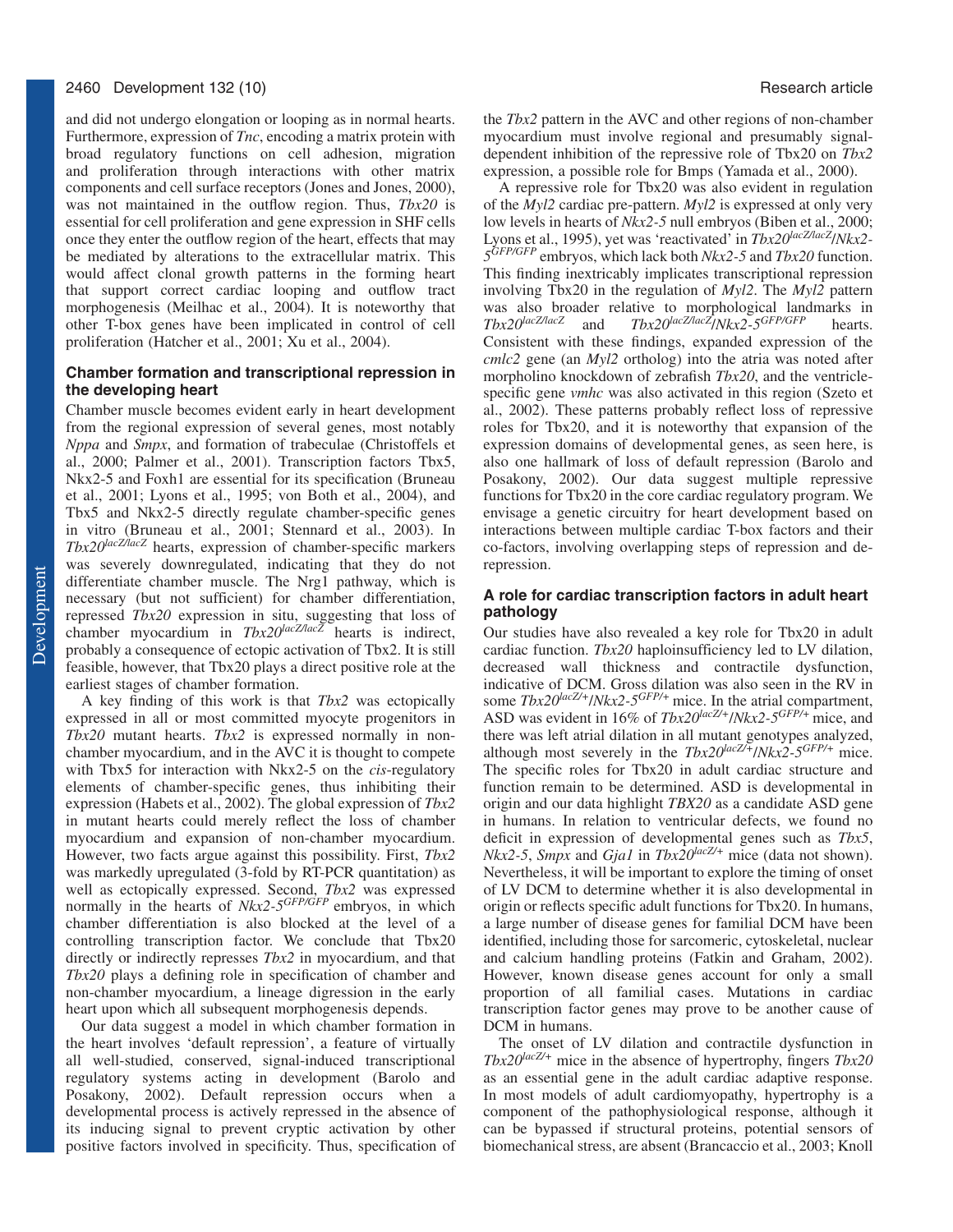et al., 2002). Recent work highlighting the developmental transcription factor Gata4 as a convergence point for cardiac hypertrophy pathways (Liang and Molkentin, 2002), has supported the long-held view that developmental pathways are reactivated in hypertrophy, although mechanistic understanding is still limited and distinctions between adaptive and pathological hypertrophy are unclear (Fatkin and Graham, 2002). Further analysis of the *Tbx20* model should advance our understanding of the important link between development and adaptive responses in the adult organ.

This work was supported by a grant from the National Health and Medical Research Council (NHMRC) of Australia (256302). OWJP was a NHMRC Peter Doherty Fellow, SLD a Pfizer Foundation Australia Senior Research Fellow and DF a Sylvia and Charles Viertel Charitable Foundation Fellow. We thank Marianne Beales for help with production of transgenic mice and Eric Schmied for animal husbandry.

## **Supplementary material**

Supplementary material for this article is available at http://dev.biologists.org/cgi/content/full/132/10/2451/DC1

# **References**

- **Ahn, D. G., Ruvinsky, I., Oates, A. C., Silver, L. M. and Ho, R. K.** (2000). tbx20, a new vertebrate T-box gene expressed in the cranial motor neurons and developing cardiovascular structures in zebrafish. *Mech*. *Dev*. **95**, 253- 258
- **Barolo, S. and Posakony, J. W.** (2002). Three habits of highly effective signaling pathways: principles of transcriptional control by developmental cell signaling. *Genes Dev*. **16**, 1167-1181.
- **Biben, C. and Harvey, R. P.** (1997). Homeodomain factor Nkx2-5 controls left/right asymmetric expression of bHLH gene eHand during murine heart development. *Genes Dev*. **11**, 1357-1369.
- **Biben, C., Weber, R., Kesteven, S., Stanley, E., McDonald, L., Elliott, D.** A., Barnett, L., Koentgen, F., Robb, L., Feneley, M. et al. (2000). Cardiac septal and valvular dysmorphogenesis in mice heterozygous for mutations in the homeobox gene Nkx2-5. *Circ*. *Res*. **87**, 888-895.
- **Bongers, E. M., Duijf, P. H., van Beersum, S. E., Schoots, J., van Kampen, A., Burckhardt, A., Hamel, B. C., Losan, F., Hoefsloot, L. H., Yntema, H. G. et al.** (2004). Mutations in the human TBX4 gene cause small patella syndrome. *Am*. *J*. *Hum*. *Genet*. **74**, 1239-1248.
- **Brancaccio, M., Fratta, L., Notte, A., Hirsch, E., Poulet, R., Guazzone, S., de Acetis, M., Vecchione, C., Marino, G., Altruda, F. et al.** (2003). Melusin, a muscle-specific integrin beta1-interacting protein, is required to prevent cardiac failure in response to chronic pressure overload. *Nat*. *Med*. **9**, 68-75.
- **Brown, C. B., Wenning, J. M., Lu, M. M., Epstein, D. J., Meyers, E. N. and Epstein, J. A.** (2004). Cre-mediated excision of Fgf8 in the Tbx1 expression domain reveals a critical role for Fgf8 in cardiovascular development in the mouse. *Dev*. *Biol*. **267**, 190-202.
- **Brown, D. D., Martz, S. N., Binder, O., Goetz, S. C., Price, B. M., Smith, J. C. and Conlon, F. L.** (2005). Tbx5 and Tbx20 act synergistically to control vertebrate heart morphogenesis. *Development* **132**, 553-563.
- **Bruneau, B. G., Logan, M., Davis, N., Levi, T., Tabin, C. J., Seidman, J. G. and Seidman, C. E.** (1999). Chamber-specific cardiac expression of Tbx5 and heart defects in Holt-Oram syndrome. *Dev*. *Biol*. **211**, 100-108.
- **Bruneau, B. G., Nemer, G., Schmitt, J. P., Charron, F., Robitaille, L., Caron, S., Conner, D. A., Gessler, M., Nemer, M., Seidman, C. E. et al.** (2001). A murine model of Holt-Oram syndrome defines roles of the T-box transcription factor Tbx5 in cardiogenesis and disease. *Cell* **106**, 709-721.
- **Cai, C. L., Liang, X., Shi, Y., Chu, P. H., Pfaff, S. L., Chen, J. and Evans, S.** (2003). Isl1 identifies a cardiac progenitor population that proliferates prior to differentiation and contributes a majority of cells to the heart. *Dev*. *Cell* **5**, 877-889.
- **Carson, C. T., Kinzler, E. R. and Parr, B. A.** (2000). Tbx12, a novel T-box gene, is expressed during early stages of heart and retinal development. *Mech*. *Dev*. **96**, 137-140.
- **Casey, E. S., Tada, M., Fairclough, L., Wylie, C. C., Heasman, J. and**

**Smith, J. C.** (1999). Bix4 is activated directly by VegT and mediates endoderm formation in Xenopus development. *Development* **126**, 4193- 4200.

- **Chapman, D. L. and Papaioannou, V. E.** (1998). Three neural tubes in mouse embryos with mutations in the T-box gene Tbx6. *Nature* **391**, 695-697.
- **Christoffels, V. M., Habets, P. E., Franco, D., Campione, M., de Jong, F., Lamers, W. H., Bao, Z. Z., Palmer, S., Biben, C., Harvey, R. P. et al.** (2000). Chamber formation and morphogenesis in the developing mammalian heart. *Dev*. *Biol*. **223**, 266-278.
- **Christoffels, V. M., Burch, J. B. and Moorman, A. F. (2004a). Architectural** Plan for the Heart: Early Patterning and Delineation of the Chambers and the Nodes. *Trends Cardiovasc*. *Med*. **14**, 301-307.
- **Christoffels, V. M., Hoogaars, W. M., Tessari, A., Clout, D. E., Moorman, A. F. and Campione, M.** (2004b). T-box transcription factor Tbx2 represses differentiation and formation of the cardiac chambers. *Dev*. *Dyn*. **229**, 763- 770.
- **Cripps, R. M. and Olson, E. N.** (2002). Control of cardiac development by an evolutionarily conserved transcriptional network. *Dev*. *Biol*. **246**, 14-28.
- **Dodou, E., Verzi, M. P., Anderson, J. P., Xu, S. M. and Black, B. L.** (2004). Mef2c is a direct transcriptional target of ISL1 and GATA factors in the anterior heart field during mouse embryonic development. *Development* **131**, 3931-3942.
- **Durocher, D., Chen, C. Y., Ardati, A., Schwartz, R. J. and Nemer, M.** (1996). The atrial natriuretic factor promoter is a downstream target for Nkx-2.5 in the myocardium. *Mol*. *Cell Biol*. **16**, 4648-4655.
- Fatkin, D. and Graham, R. M. (2002). Molecular mechanisms of inherited cardiomyopathies. *Physiol*. *Rev*. **82**, 945-980.
- **Fatkin, D., McConnell, B. K., Mudd, J. O., Semsarian, C., Moskowitz, I. G., Schoen, F. J., Giewat, M., Seidman, C. E. and Seidman, J. G.** (2000). An abnormal Ca(2+) response in mutant sarcomere protein-mediated familial hypertrophic cardiomyopathy. *J*. *Clin*. *Invest*. **106**, 1351-1359.
- **Fiddes, R. J., Janes, P. W., Sanderson, G. M., Sivertsen, S. P., Sutherland, R. L. and Daly, R. J.** (1995). Heregulin (HRG)-induced mitogenic signaling and cytotoxic activity of a HRG/PE40 ligand toxin in human breast cancer cells. *Cell Growth Differ*. **6**, 1567-1577.
- **Garg, V., Kathiriya, I. S., Barnes, R., Schluterman, M. K., King, I. N., Butler, C. A., Rothrock, C. R., Eapen, R. S., Hirayama-Yamada, K., Joo, K. et al.** (2003). GATA4 mutations cause human congenital heart defects and reveal an interaction with TBX5. *Nature* **424**, 443-447.
- Garratt, A. N., Ozcelik, C. and Birchmeier, C. (2003). ErbB2 pathways in heart and neural diseases. *Trends Cardiovasc*. *Med*. **13**, 80-86.
- **Griffin, K. J., Stoller, J., Gibson, M., Chen, S., Yelon, D., Stainier, D. Y. and Kimelman, D.** (2000). A conserved role for H15-related T-box transcription factors in zebrafish and Drosophila heart formation. *Dev*. *Biol*. **218**, 235-247.
- **Gruber, P. J. and Epstein, J. A.** (2004). Development gone awry: congenital heart disease. *Circ*. *Res*. **94**, 273-283.
- **Habets, P. E., Moorman, A. F., Clout, D. E., van Roon, M. A., Lingbeek, M., van Lohuizen, M., Campione, M. and Christoffels, V. M.** (2002). Cooperative action of Tbx2 and Nkx2.5 inhibits ANF expression in the atrioventricular canal: implications for cardiac chamber formation. *Genes Dev*. **16**, 1234-1246.
- **Harrelson, Z., Kelly, R. G., Goldin, S. N., Gibson-Brown, J. J., Bollag, R.** J., Silver, L. M. and Papaioannou, V. E. (2004). Tbx2 is essential for patterning the atrioventricular canal and for morphogenesis of the outflow tract during heart development. *Development* **131**, 5041-5052.
- Harvey, R. P. (2002). Molecular Determinants of Cardiac Development and Congenital Disease. In *Mouse Development: Patterning, Morphogenesis, and Organogenesis* (ed. J. Rossant and P. P. L. Tam), pp. 331-370. San Diego: Academic Press.
- **Hatcher, C. J., Kim, M. S., Mah, C. S., Goldstein, M. M., Wong, B., Mikawa, T. and Basson, C. T.** (2001). TBX5 transcription factor regulates cell proliferation during cardiogenesis. *Dev*. *Biol*. **230**, 177-188.
- **He, M., Wen, L., Campbell, C. E., Wu, J. Y. and Rao, Y.** (1999). Transcription repression by Xenopus ET and its human ortholog TBX3, a gene involved in ulnar-mammary syndrome. *Proc*. *Natl*. *Acad*. *Sci*. *USA* **96**, 10212-10217.
- **Hertig, C. M., Kubalak, S. W., Wang, Y. and Chien, K. R.** (1999). Synergistic roles of neuregulin-1 and insulin-like growth factor-I in activation of the phosphatidylinositol 3-kinase pathway and cardiac chamber morphogenesis. *J*. *Biol*. *Chem*. **274**, 37362-37369.
- **Hoogaars, W. M., Tessari, A., Moorman, A. F., de Boer, P. A., Hagoort, J.,** Soufan, A. T., Campione, M. and Christoffels, V. M. (2004). The